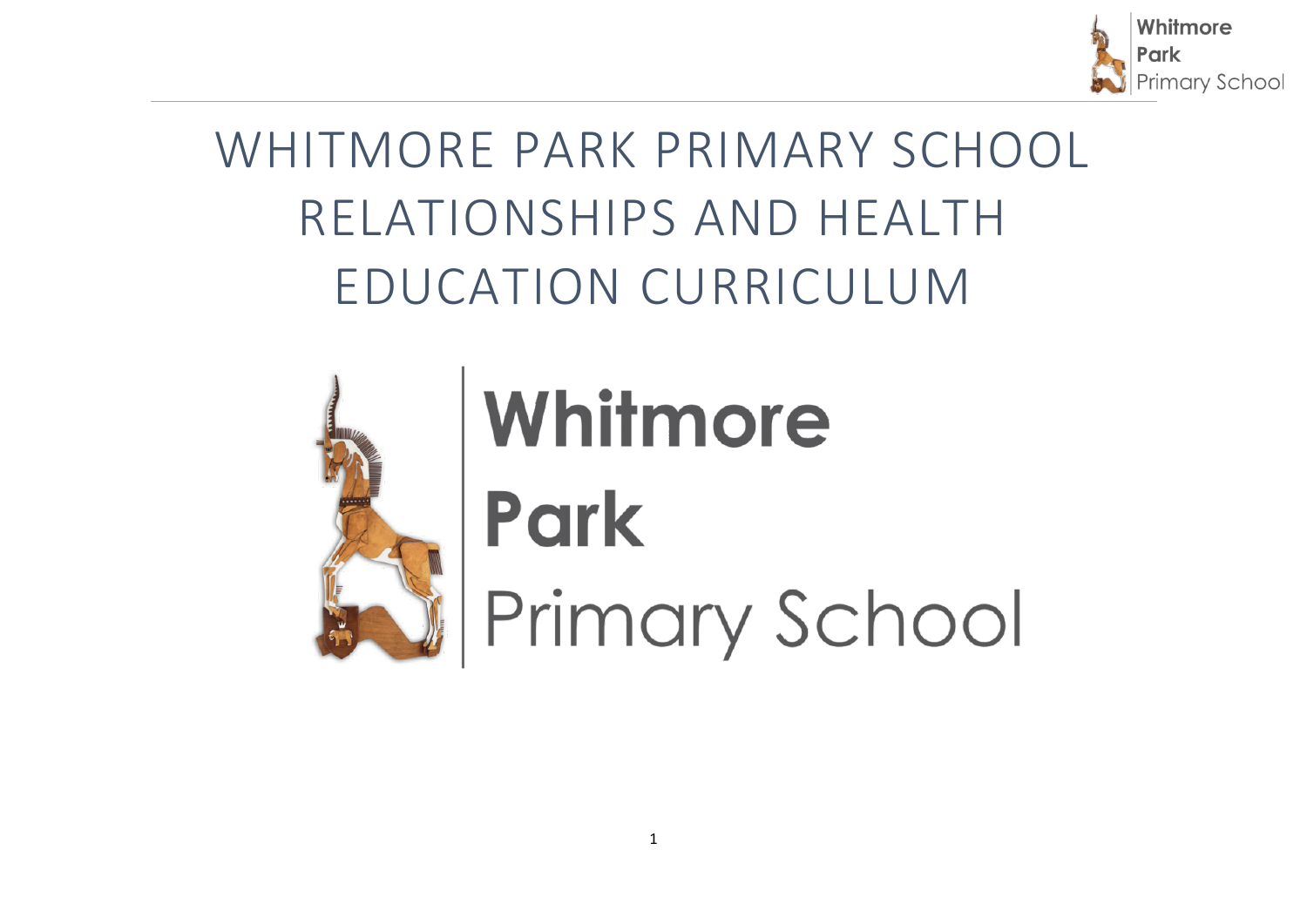

# Contents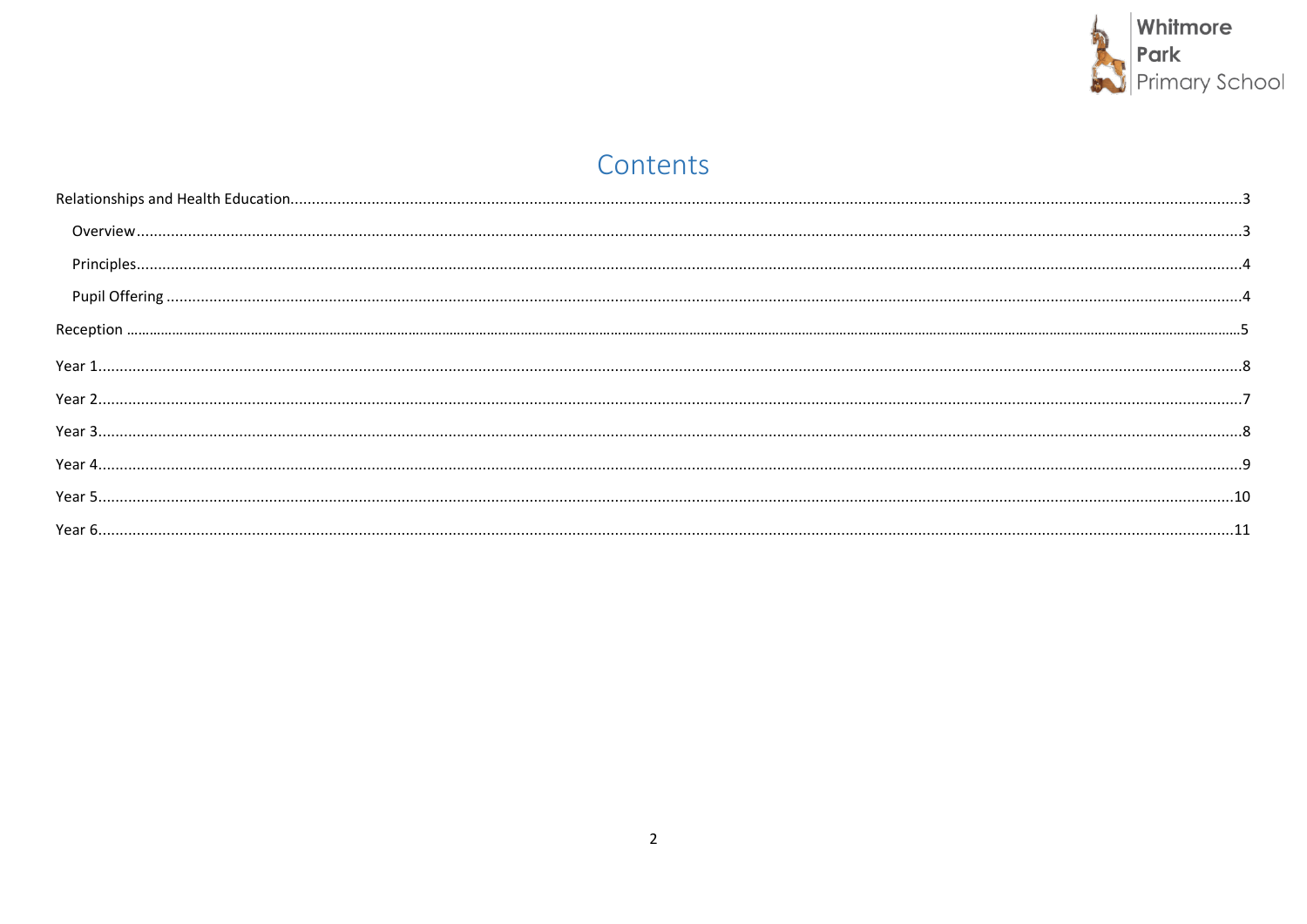<span id="page-2-0"></span>

## Relationships and Health Education

#### Overview

At Whitmore Park Primary School, Relationships and Health Education (RHE) is at the core of what we do and enables our children to become independent, confident, healthy and responsible members of society, as well as developing them intellectually, morally, socially and spiritually. Through our whole-school approach to RHE, it is our belief that excellence in these areas will lead to excellence across the curriculum and beyond in later life. RHE is taught across the school from Reception to Year 6 on a weekly basis. As a school, we utilise the Jigsaw PSHE scheme of learning. Our RHE curriculum equips children with relevant and meaningful content, which is supported through a strong emphasis on emotional literacy, building resilience and nurturing mental and physical health. With an ever changing society, we intend to provide our children with a strong understanding of the diverse world around them and support them in playing a positive role in contributing to the school and the wider community.

Our whole curriculum is shaped by our school vision which aims to enable all children, regardless of background, ability, or additional needs to flourish within our diverse community, to become the best they can be. We teach the National Curriculum, supported by clear skills and knowledge progression. This ensures skills and knowledge are built on year by year and sequenced appropriately to maximise learning for all children. Jigsaw PSHE directs our aim in developing the "whole child" through a spiral curriculum approach to develop knowledge, skills and understanding in the areas of:

- Being Me in My World
- Celebrating Difference
- Dreams and Goals
- Healthy Me
- Relationships
- Changing Me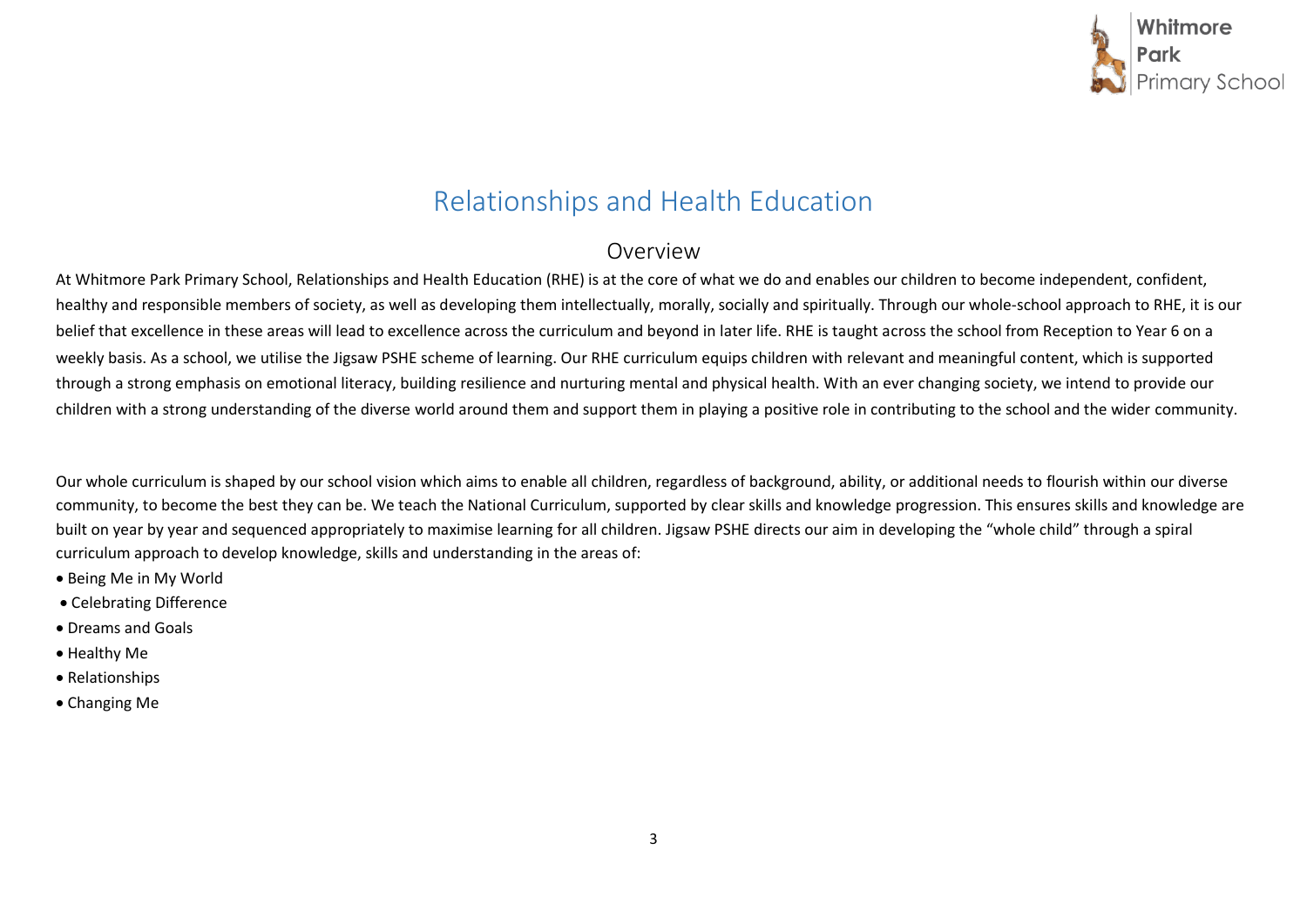

#### Our Key RHE Principles

| <b>Healthy Mind</b> | <b>Healthy Body</b> | <b>Diversity</b> | Safety | Relationships |
|---------------------|---------------------|------------------|--------|---------------|
|                     |                     |                  |        |               |

Children's understanding is underpinned by our key principles. RHE lessons at Whitmore Park Primary develop children's ability to apply these principles inside and outside of the classroom; inside and outside of school. Our principles drive our RHE curriculum as we understand how the children and the community they live in benefits from children who are healthy, safe, respectful and champions of their diverse community.

By the time children leave our school they will:

- have a ready willingness and ability to try new things, challenge themselves and persevere.
- have a good understanding of how to stay safe, healthy and develop good relationships.
- have an appreciation of what it means to be a positive member of a diverse, multicultural society.

Children will have a secure understanding of the British Values of democracy, the rule of law, individual liberty, and mutual respect for and tolerance of those with different faiths and beliefs, and for those without faith.

A strong anti-bullying message is embedded within the school culture with children being able to share if they are being bullied and receiving prompt support to prevent the continuation of any bullying-type behaviour at the earliest opportunity.

#### <span id="page-3-0"></span>Offering beyond statutory requirements:

• Futures Festival- children are taught about the importance of acquiring knowledge and skills across the curriculum and speak to visitors who explain how the skills they learnt at school have supported them in their careers.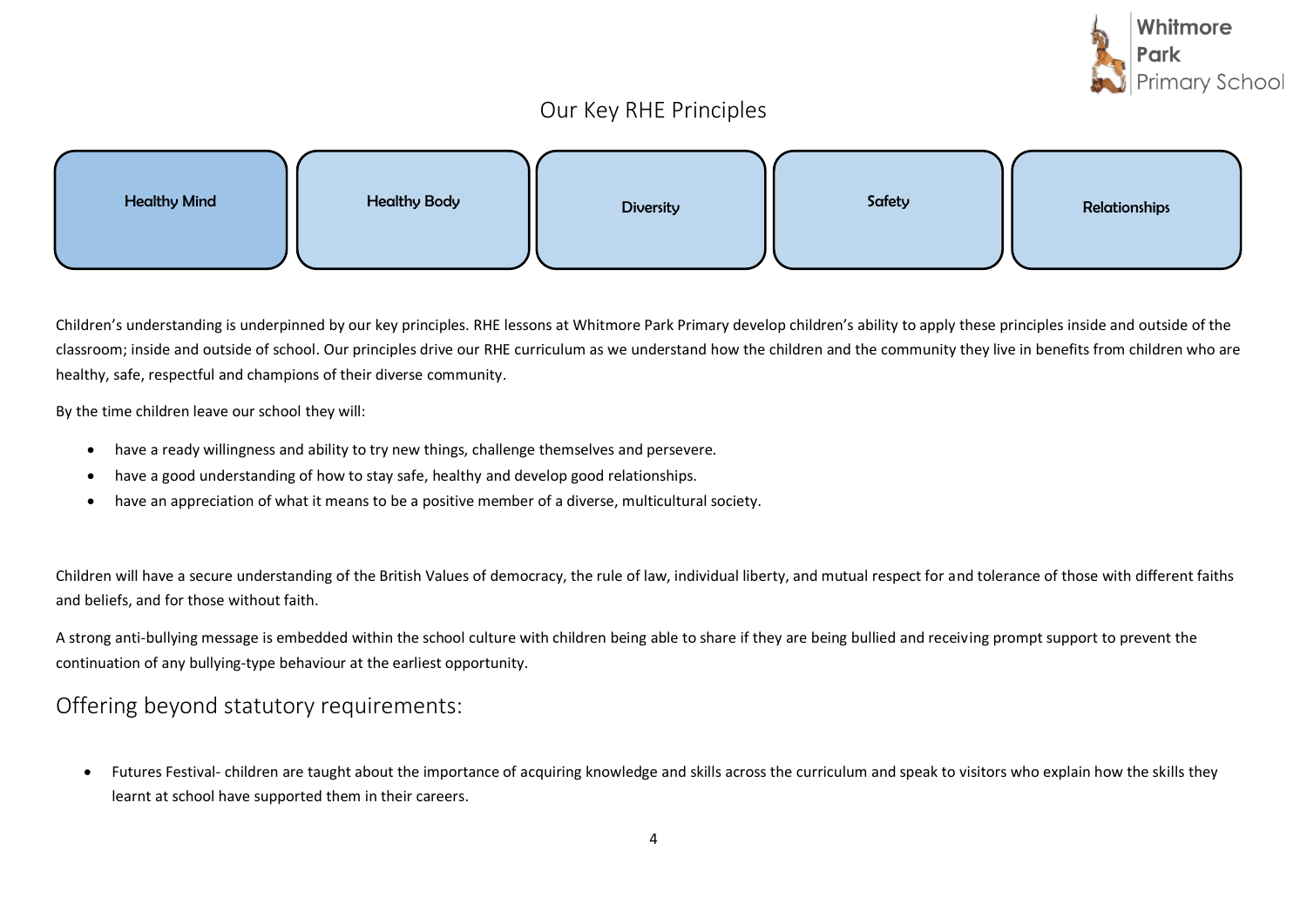

- Year 6 visit to Warning Zone Life Skills Centre in Leicester to learn about the importance of understanding risks (including online), peer pressure, anti-social behaviour and consequences.
- Participation in a range of annual initiatives including Anti-Bullying Week, Mental Health Awareness Week, Children in Need, Comic/Sports Relief as well as charity fundraising initiatives
- RHE as well as SMSC and British Values are an integral part of the whole school curriculum, and are therefore often taught implicitly and explicitly in other subject areas.
- Visitors such as emergency services and the school nurse complement our curriculum to offer additional learning.
- We encourage our pupils to develop their sense of self-worth by playing a positive role in contributing to school life and the wider community by taking on junior leadership responsibilities.
- Every child is an official member of School Council positively influencing change within the school.
- We provide opportunities for our pupils to show the school values of honesty, respect, kindness, growth and community. One example of this is when our school choir visits residents in local care homes to sing to them.
- PSHE, BV and SMSC displays throughout school reinforce the PSHE curriculum enabling children to make links.

#### Long-term Plan

| Year | Autumn 1                                                                                                                                                              | Autumn 2                                                                                                                                                                | Spring 1                                                                                                                                                                                                                                           | Spring 2                                                                                                                                                                                           | Summer 1                                                                                                                                                                                         | Summer 2                                                                                                                                                                                                 |
|------|-----------------------------------------------------------------------------------------------------------------------------------------------------------------------|-------------------------------------------------------------------------------------------------------------------------------------------------------------------------|----------------------------------------------------------------------------------------------------------------------------------------------------------------------------------------------------------------------------------------------------|----------------------------------------------------------------------------------------------------------------------------------------------------------------------------------------------------|--------------------------------------------------------------------------------------------------------------------------------------------------------------------------------------------------|----------------------------------------------------------------------------------------------------------------------------------------------------------------------------------------------------------|
| Unit | Being Me In My World                                                                                                                                                  | <b>Celebrating Difference</b>                                                                                                                                           | <b>Dreams and Goals</b>                                                                                                                                                                                                                            | Healthy Me                                                                                                                                                                                         | Relationships                                                                                                                                                                                    | Changing Me                                                                                                                                                                                              |
|      | Feeling special and safe.<br>Being part of a class.<br>Rights and responsibilities.<br>Rewards and feeling proud.<br>Consequences.<br>Owning the Learning<br>Charter. | Similarities and<br>differences.<br>Understanding bullying<br>and knowing how to<br>deal with it.<br>Making new friends.<br>Celebrating the<br>differences in everyone. | Setting goals.<br>Identifying successes<br>and achievements.<br>Learning styles.<br>Working well and<br>celebrating achievement<br>with a partner. Tackling<br>new challenges.<br>Identifying and<br>overcoming obstacles.<br>Feelings of success. | Keeping myself healthy.<br>Healthier lifestyle<br>choices.<br>Keeping clean.<br>Being safe.<br>Medicine safety/safety<br>with household items.<br>Road safety.<br>Linking health and<br>happiness. | Belonging to a family.<br>Making friends/being<br>a good friend.<br>Physical contact<br>preferences.<br>People who help us.<br>Qualities as a friend<br>and person.<br>Self-<br>acknowledgement. | Life cycles - animal<br>and human.<br>Changes in me.<br>Changes since being a<br>baby.<br>Differences between<br>female and male<br>bodies (correct<br>terminology).<br>Linking growing and<br>learning. |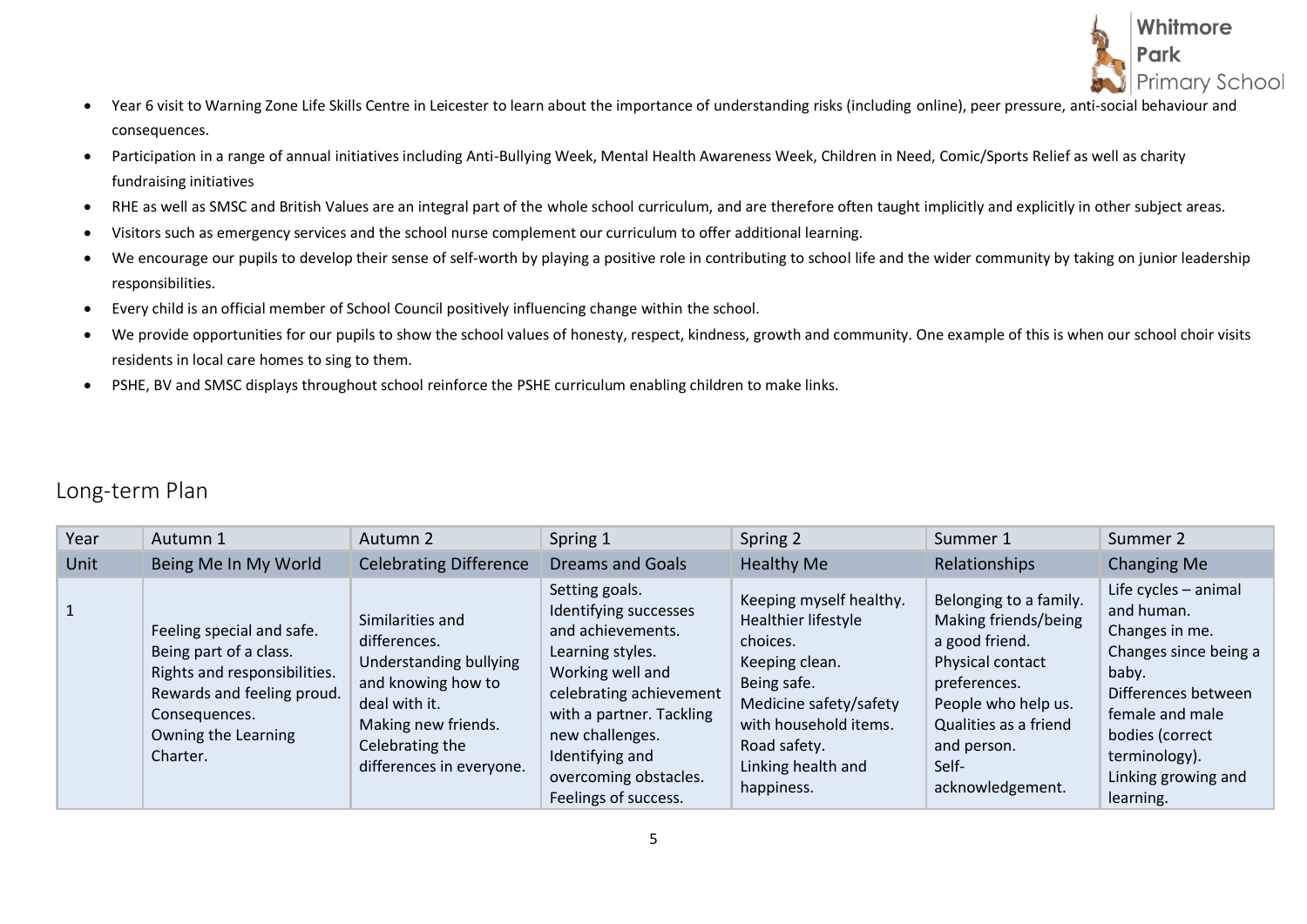

|                |                                                                                                                                                                                                                                |                                                                                                                                                                                                                                       |                                                                                                                                                                                                                                                                        |                                                                                                                                                                                                                               | Being a good friend to<br>myself.<br><b>Celebrating special</b><br>relationships.                                                                                                                                                                                                                                                  | Coping with change.<br>Transition.                                                                                                                                                                             |
|----------------|--------------------------------------------------------------------------------------------------------------------------------------------------------------------------------------------------------------------------------|---------------------------------------------------------------------------------------------------------------------------------------------------------------------------------------------------------------------------------------|------------------------------------------------------------------------------------------------------------------------------------------------------------------------------------------------------------------------------------------------------------------------|-------------------------------------------------------------------------------------------------------------------------------------------------------------------------------------------------------------------------------|------------------------------------------------------------------------------------------------------------------------------------------------------------------------------------------------------------------------------------------------------------------------------------------------------------------------------------|----------------------------------------------------------------------------------------------------------------------------------------------------------------------------------------------------------------|
| $\overline{2}$ | Hopes and fears for the<br>vear.<br>Rights and responsibilities.<br><b>Rewards and</b><br>consequences.<br>Safe and fair learning<br>environment. Valuing<br>contributions.<br>Choices.<br>Recognising feelings.               | Assumptions and<br>stereotypes about<br>gender.<br>Understanding bullying.<br>Standing up for self and<br>others. Making new<br>friends.<br>Gender diversity.<br><b>Celebrating difference</b><br>and remaining friends.              | Achieving realistic goals.<br>Perseverance.<br>Learning strengths.<br>Learning with others.<br>Group co-operation.<br>Contributing to and<br>sharing success.                                                                                                          | Motivation.<br>Healthier choices.<br>Relaxation.<br>Healthy eating and<br>nutrition. Healthier<br>snacks and sharing food.                                                                                                    | Different types of<br>family.<br>Physical contact<br>boundaries.<br>Friendship and<br>conflict.<br>Secrets.<br><b>Trust and</b><br>appreciation.<br><b>Expressing</b><br>appreciation for<br>special relationships.                                                                                                                | Life cycles in nature.<br>Growing from young<br>to old.<br>Increasing<br>independence.<br>Differences in female<br>and male bodies.<br>(correct terminology)<br>Assertiveness.<br>Preparing for<br>transition. |
| 3              | Setting personal goals.<br>Self-identity and worth.<br>Positivity in challenges.<br>Rules, rights and<br>responsibilities. Rewards<br>and consequences.<br>Responsible choices.<br>Seeing things from others'<br>perspectives. | Families and their<br>differences. Family<br>conflict and how to<br>manage it (child-<br>centred). Witnessing<br>bullying and how to<br>solve it.<br>Recognising how words<br>can be hurtful.<br>Giving and receiving<br>compliments. | Difficult challenges and<br>achieving success.<br>Dreams and ambitions.<br>New challenges.<br>Motivation and<br>enthusiasm. Recognising<br>and trying to overcome<br>obstacles.<br><b>Evaluating learning</b><br>processes. Managing<br>feelings.<br>Simple budgeting. | <b>Exercise and Fitness</b><br>challenges. Food<br>labelling and healthy<br>swaps. Keeping safe and<br>why it's important online<br>and off line scenarios.<br>Respect for myself and<br>others. Healthy and safe<br>choices. | Family roles and<br>responsibilities.<br>Friendship and<br>negotiation. Keeping<br>safe online and who<br>to go to for help.<br>Being a global citizen.<br>Being aware of how<br>my choices affect<br>others. Awareness of<br>how other children<br>have different lives.<br>Expressing<br>appreciation for<br>family and friends. | How babies grow.<br>Understanding a<br>baby's needs.<br>Family stereotypes.<br>Challenging my ideas.<br>Preparing for<br>transition                                                                            |
| 4              | Being part of a class team.<br>Being a school citizen.                                                                                                                                                                         | Challenging<br>assumptions.<br>Judging by appearance.                                                                                                                                                                                 | Hopes and dreams.<br>Overcoming<br>disappointments.                                                                                                                                                                                                                    | Healthier friendships.<br>Group dynamics.<br>Smoking.                                                                                                                                                                         | Jealousy.<br>Love and loss.                                                                                                                                                                                                                                                                                                        | Being unique.<br>Accepting change.                                                                                                                                                                             |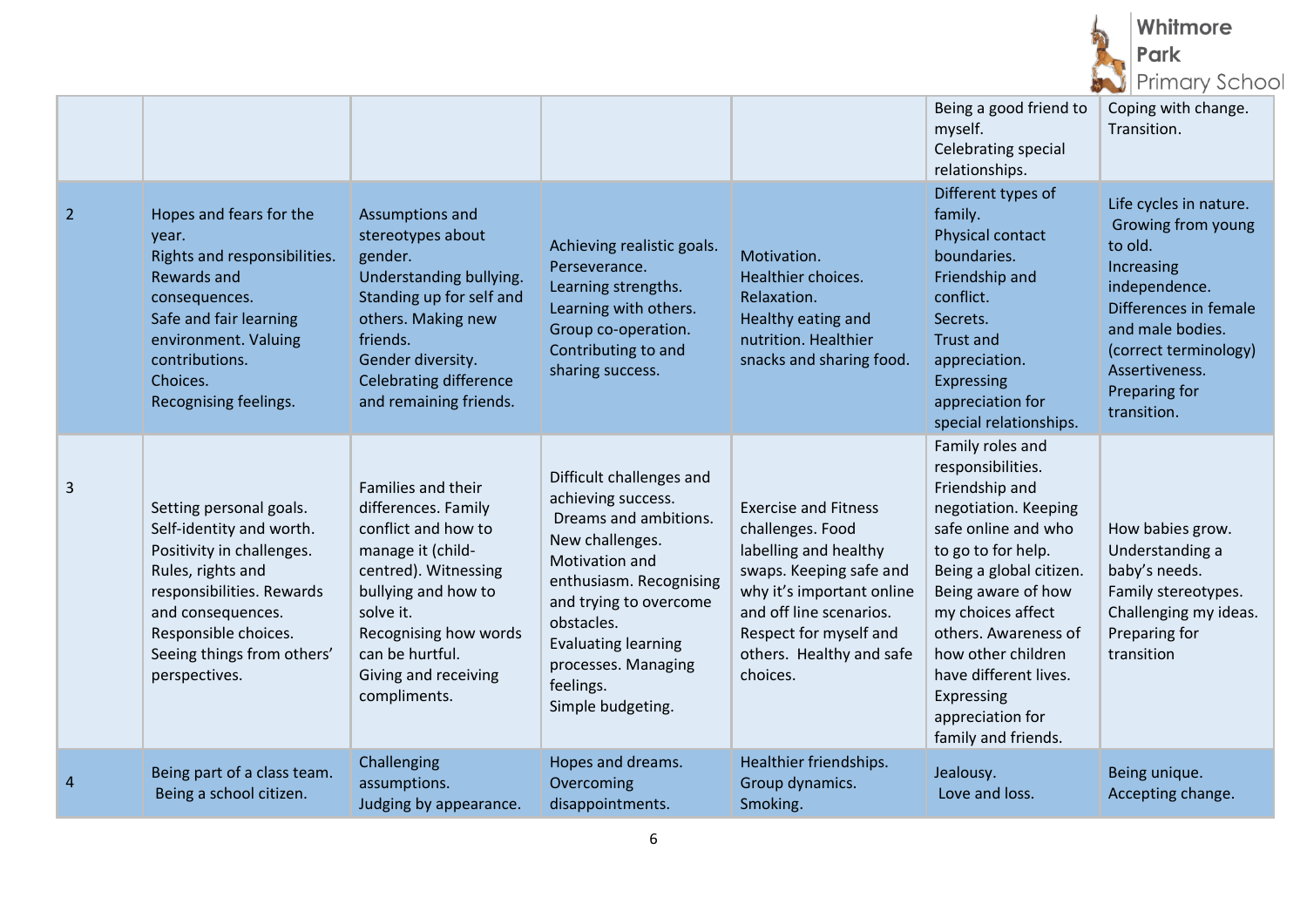|   |                                                                                                                                                                                                                                                                 |                                                                                                                                                                                                                  |                                                                                                                                                                                                    |                                                                                                                                                                                                           |                                                                                                                                                                                                                                                                      |        | Whitmore<br>Park<br><b>Primary School</b>                                                                                                                                                              |  |
|---|-----------------------------------------------------------------------------------------------------------------------------------------------------------------------------------------------------------------------------------------------------------------|------------------------------------------------------------------------------------------------------------------------------------------------------------------------------------------------------------------|----------------------------------------------------------------------------------------------------------------------------------------------------------------------------------------------------|-----------------------------------------------------------------------------------------------------------------------------------------------------------------------------------------------------------|----------------------------------------------------------------------------------------------------------------------------------------------------------------------------------------------------------------------------------------------------------------------|--------|--------------------------------------------------------------------------------------------------------------------------------------------------------------------------------------------------------|--|
|   | Rights, responsibilities and<br>democracy (school<br>council).<br>Rewards and<br>consequences.<br>Group decision-making.<br>Having a voice.<br>What motivates<br>behaviour?                                                                                     | Accepting self and<br>others. Understanding<br>influences.<br>Understanding bullying.<br>Problem-solving.<br>Identifying how special<br>and unique everyone is.<br>First impressions.                            | Creating new, realistic<br>dreams.<br>Achieving goals.<br>Working in a group.<br>Celebrating<br>contributions.<br>Resilience.<br>Positive attitudes.                                               | Assertiveness.<br>Peer pressure.<br>Celebrating inner<br>strength.                                                                                                                                        | Memories of loved<br>ones. Getting on and<br>falling out. How to<br>treat, and be treated<br>by, girlfriends and<br>boyfriends when you<br>are older.<br>Showing appreciation<br>to people and<br>animals.                                                           |        | Preparing for<br>transition.<br>Environmental<br>change.                                                                                                                                               |  |
| 5 | Planning the forthcoming<br>year.<br>Being a citizen.<br>Rights and responsibilities.<br>Rewards and<br>consequences.<br>How behaviour affects<br>groups. Democracy, having<br>a voice, participating.                                                          | Cultural differences and<br>how they can cause<br>conflict.<br>Racism.<br>Rumours and name-<br>calling.<br>Types of bullying.<br>Material wealth and<br>happiness. Enjoying and<br>respecting other<br>cultures. | Future dreams.<br>The importance of<br>money.<br>Jobs and careers.<br>Dream job and how to<br>get there. Goals in<br>different cultures.<br>Supporting others<br>(charity). Motivation.            | Anti-social behaviour.<br>Emergency aid.<br>Body image.<br>Relationships with food.<br>Healthy choices.<br>Motivation and<br>behaviour.                                                                   | Self-recognition and<br>self-worth.<br>Building self-esteem.<br>Safer online<br>communities. Rights<br>and responsibilities<br>online.<br>Online gaming and<br>gambling. Reducing<br>screen time.<br>Dangers of online<br>grooming. SMARRT<br>internet safety rules. | image. | Self- and body image.<br>Influence of online<br>and media on body<br>Puberty for girls.<br>Puberty for boys.<br>Coping with change.<br>Preparing for<br>transition.                                    |  |
| 6 | Identifying goals for the<br>year.<br>Global citizenship.<br>Children's universal rights.<br>Feeling welcome and<br>valued.<br>Choices, consequences and<br>rewards. Group dynamics.<br>Democracy, having a voice.<br>Anti-social behaviour.<br>Role-modelling. | Perceptions of<br>normality.<br>Understanding disability.<br>Power struggles.<br>Understanding bullying.<br>Inclusion/exclusion.<br>Differences as conflict,<br>difference as<br>celebration.<br>Empathy.        | Personal learning goals,<br>in and out of school.<br>Success criteria.<br>Emotions in success.<br>Making a difference in<br>the world. Motivation.<br>Recognising<br>achievements.<br>Compliments. | <b>Taking personal</b><br>responsibility. How<br>substances affect the<br>body. Exploitation,<br>including 'county lines'<br>and gang culture.<br><b>Emotional and mental</b><br>health. Managing stress. | Mental health.<br>Identifying mental<br>health worries and<br>sources of support.<br>Love and loss.<br>Managing feelings,<br>power and control.<br>Assertiveness.<br>Technology safety.<br>Take responsibility<br>with technology use.                               |        | Self-image Body<br>image. Puberty and<br>feelings. Conception<br>(including IVF).<br>Growing<br>responsibility.<br>Conception to birth.<br><b>Reflections about</b><br>change. Physical<br>attraction. |  |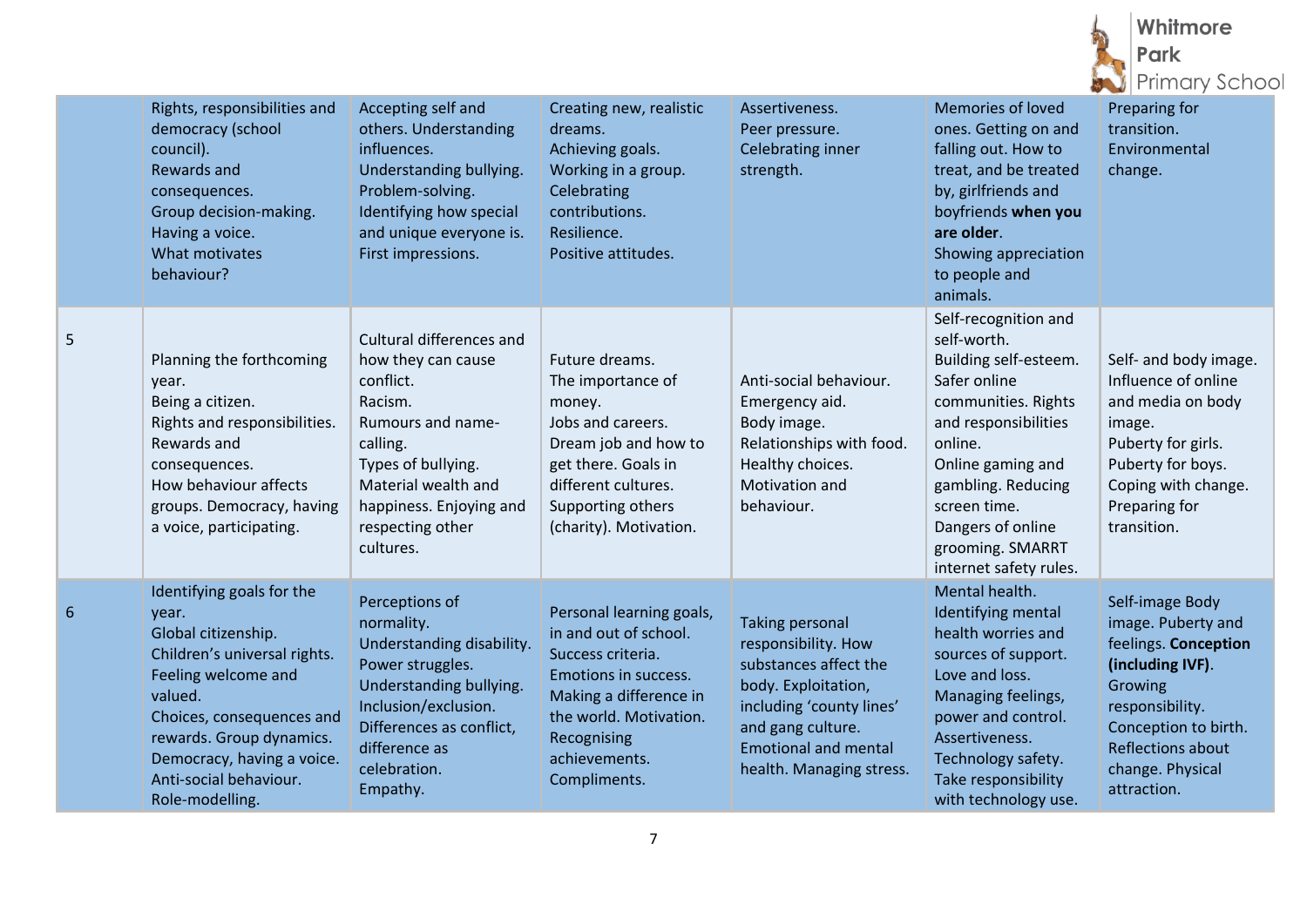

The school's RHE curriculum is a spiral curriculum where themes such as safety, keeping healthy, building relationships are revisited each year. Children's knowledge and understanding will deepen as they progress through the school, with content being taught at age-appropriately using language and concepts children will be able to understand.

# Reception

Children in Reception will develop an understanding of themselves and begin to learn the benefits of cooperation and the beginnings of building good relationships with others. Children will learn how to make friends, be gentle and why good sharing is important. Keeping themselves clean and learning about how to stay safe are also important lessons the children will engage in.

# <span id="page-7-0"></span>Year 1

Children in Year 1 will build on their understanding of themselves by beginning to identify similarities and difference between people and learn how difference can be positive. Children will learn about the biological differences between male and females and will use scientific vocabulary to name external body parts. Children learn about how to tackle new challenges they might face and the importance of staying healthy and how this can help our minds to feel happy. Road safety is also taught.

|        | Week 1 | Week 2 | Week 3 | Week 4               | Week 5 | Week 6 | Week 7 | Week 8                        | Week 9 | Week<br>10 | Week<br>11 | Week<br>12 | Week<br>13 | Week<br>14 | Week<br>15 |
|--------|--------|--------|--------|----------------------|--------|--------|--------|-------------------------------|--------|------------|------------|------------|------------|------------|------------|
| Autumn |        |        |        | Being Me in My World |        |        |        | <b>Celebrating Difference</b> |        |            |            |            |            |            |            |
| Spring |        |        |        | Dreams and Goal      |        |        |        |                               |        | Healthy Me |            |            |            |            |            |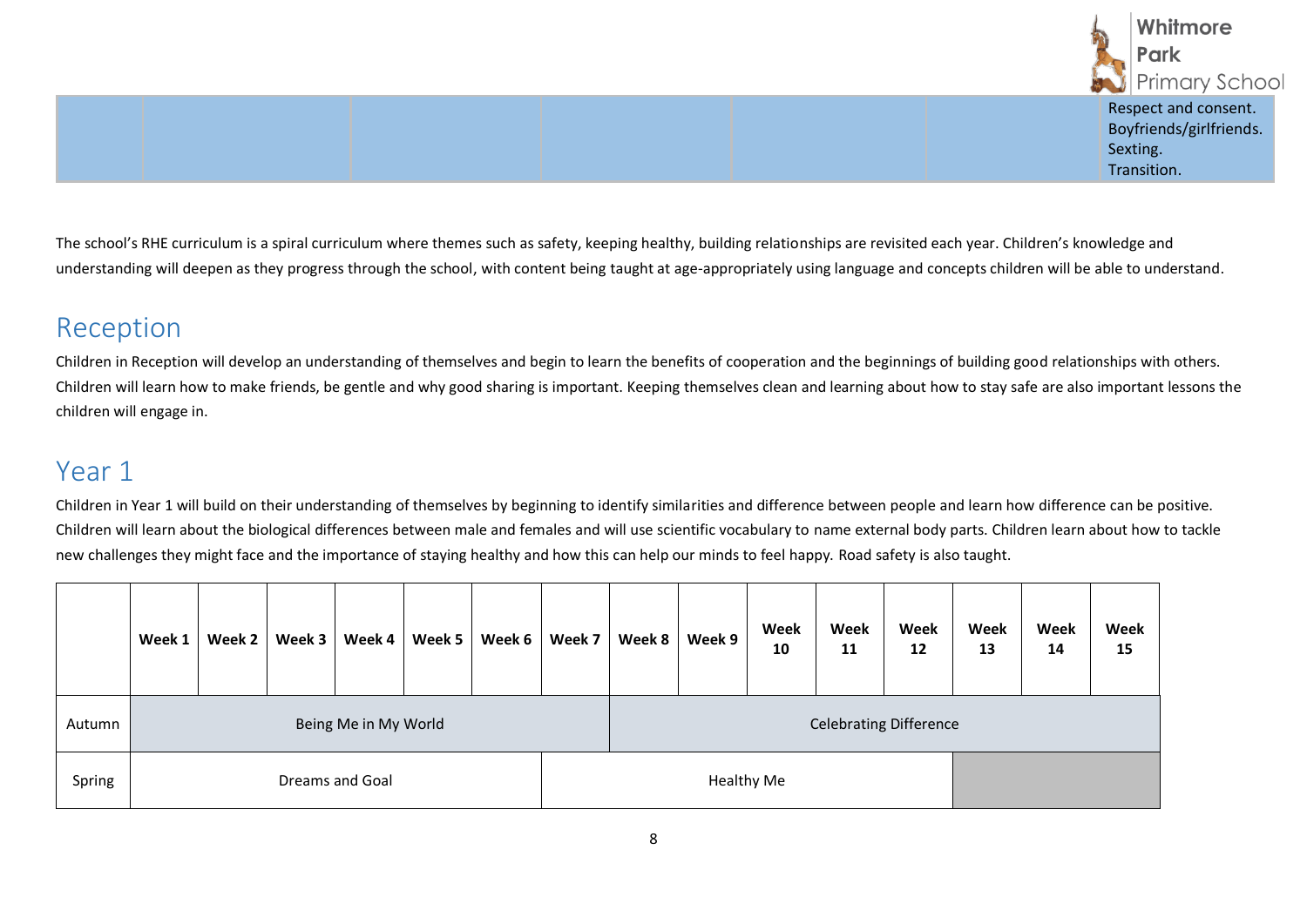|        |               |             | Whitmore<br>Park<br><b>Primary School</b> |
|--------|---------------|-------------|-------------------------------------------|
| Summer | Relationships | Changing Me |                                           |

#### Year 2

In Year 2, children build on their understanding of the biological differences between males and females; learning about gender stereotypes and the uniqueness of people's families. Children explore the relationship between choices, rewards and consequences and develop their understanding of health through learning about healthy eating and the benefit of relaxation. As children move towards KS2 they will learn about how to successfully transition.

|        | Week 1               | Week 2 | Week 3 | Week 4          | Week 5 | Week 6 | Week 7 | Week 8                        | Week 9 | Week<br>10  | Week<br>11 | Week<br>12 | Week<br>13 | Week<br>14 | Week<br>15 |  |
|--------|----------------------|--------|--------|-----------------|--------|--------|--------|-------------------------------|--------|-------------|------------|------------|------------|------------|------------|--|
| Autumn | Being Me in My World |        |        |                 |        |        |        | <b>Celebrating Difference</b> |        |             |            |            |            |            |            |  |
| Spring |                      |        |        | Dreams and Goal |        |        |        | <b>Healthy Me</b>             |        |             |            |            |            |            |            |  |
| Summer |                      |        |        | Relationships   |        |        |        |                               |        | Changing Me |            |            |            |            |            |  |

### Year 3

As children move in KS2, our RHE curriculum will deepen their knowledge and understanding of diversity and the benefits of seeing things from other people's perspectives and how rules, rights and responsibilities form part of this. Children learn how to recognise signs of bullying and how bullying can be solved. Children build on their understanding of diversity, learning about family stereotypes and how they can contribute as a global citizen. Safety and online safety are revisited as well as the understanding around making healthy eating choices.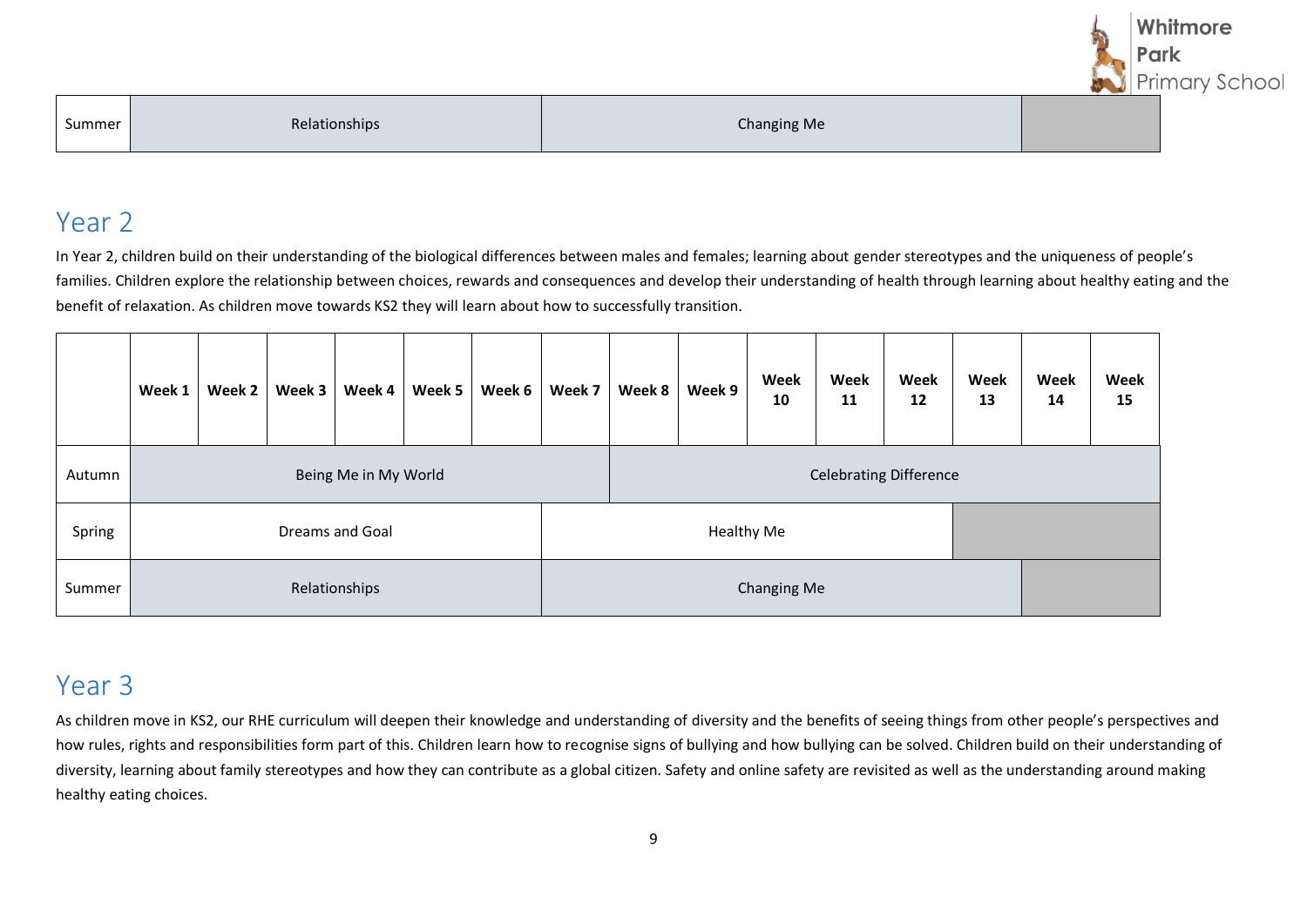

|        | Week 1 | Week 2 | Week 3 | Week 4               | Week 5 | Week 6 | Week 7 | Week 8                        | Week 9            | Week<br>10 | Week<br>11 | Week<br>12 | Week<br>13 | Week<br>14 | Week<br>15 |
|--------|--------|--------|--------|----------------------|--------|--------|--------|-------------------------------|-------------------|------------|------------|------------|------------|------------|------------|
| Autumn |        |        |        | Being Me in My World |        |        |        | <b>Celebrating Difference</b> |                   |            |            |            |            |            |            |
| Spring |        |        |        | Dreams and Goal      |        |        |        |                               | <b>Healthy Me</b> |            |            |            |            |            |            |
| Summer |        |        |        | Relationships        |        |        |        |                               | Changing Me       |            |            | First Aid  |            |            |            |

# Year 4

The importance of becoming a good citizen, who positively contributes to democracy, is learnt in year 4. Children are taught about the importance of first impressions and the impact judging people on their appearance has. Children learn about the importance of setting and achieving goals, and how problem solving and the having the resilience to overcome disappointments, will enable them to achieve these more successfully. Children's emotional intelligence is explored with a focus on the impact of jealousy, love and loss, whilst also understanding the impact peer pressure can have on them.

|        | Week 1 | Week 2 | Week 3 | Week 4               | Week 5 | Week 6 | Week 7 | Week 8                        | Week 9 | Week<br>10 | Week<br>11 | Week<br>12 | Week<br>13 | Week<br>14 | Week<br>15 |
|--------|--------|--------|--------|----------------------|--------|--------|--------|-------------------------------|--------|------------|------------|------------|------------|------------|------------|
| Autumn |        |        |        | Being Me in My World |        |        |        | <b>Celebrating Difference</b> |        |            |            |            |            |            |            |
| Spring |        |        |        | Dreams and Goal      |        |        |        |                               |        | Healthy Me |            |            |            |            |            |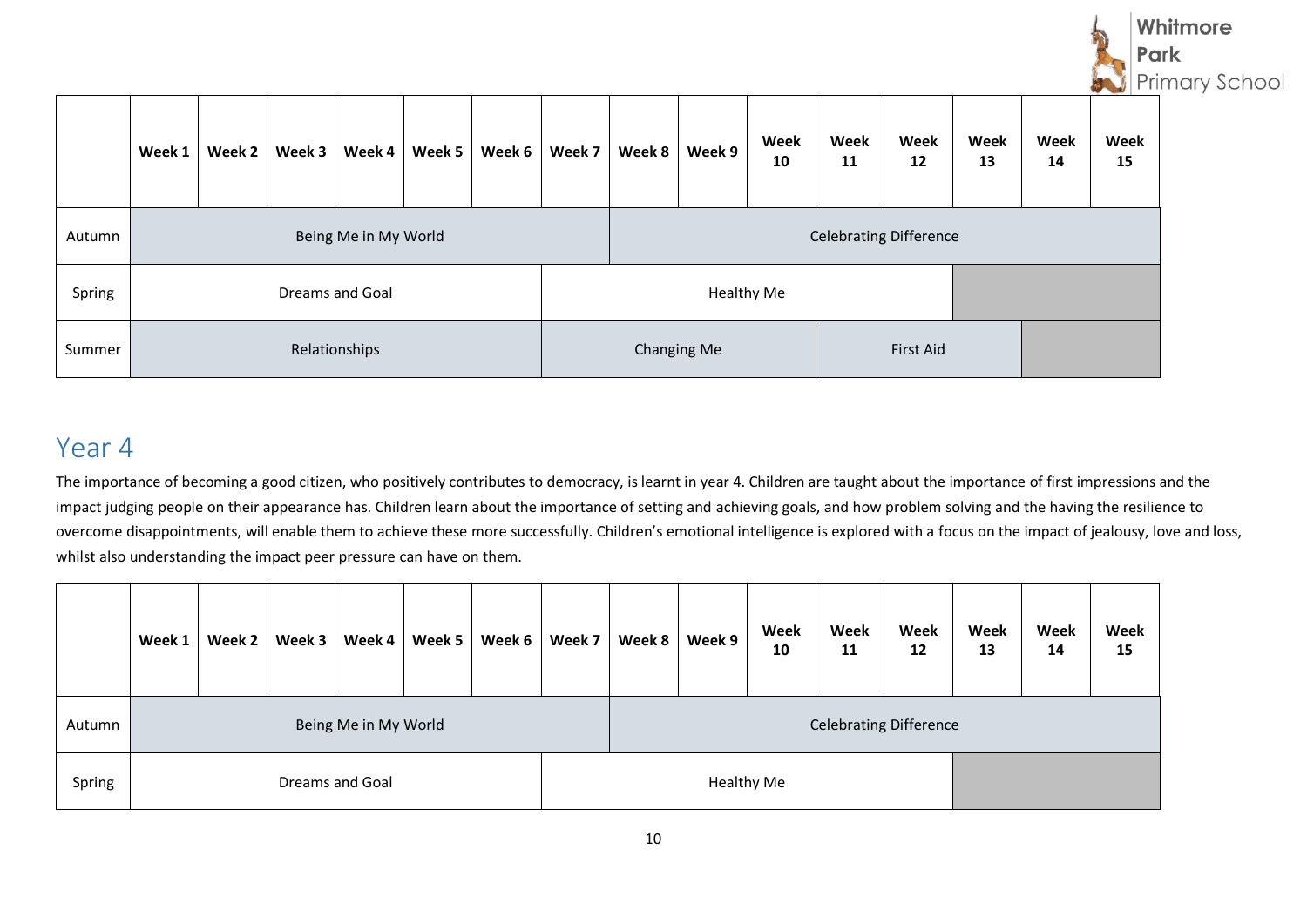|        |               |                    |           | Whitmore                      |
|--------|---------------|--------------------|-----------|-------------------------------|
|        |               |                    |           | Park<br><b>Primary School</b> |
| Summer | Relationships | <b>Changing Me</b> | First Aid |                               |

#### Year 5

As children enter Upper KS2 more mature themes are explored such as the impact alcohol can have on the body and how it can negatively affect social interactions. Children also learn about the science behind changes in puberty and engage with the links between body image and self-esteem. Online safety, including identifying the dangers of grooming are taught alongside the benefits of reducing screen time.

|        | Week 1 | Week 2 | Week 3 | Week 4               | Week 5 | Week 6 | Week 7                        | Week 8 | Week 9 | Week<br>10  | Week<br>11 | Week<br>12 | Week<br>13 | Week<br>14 | Week<br>15 |
|--------|--------|--------|--------|----------------------|--------|--------|-------------------------------|--------|--------|-------------|------------|------------|------------|------------|------------|
| Autumn |        |        |        | Being Me in My World |        |        | <b>Celebrating Difference</b> |        |        |             |            |            |            |            |            |
| Spring |        |        |        | Dreams and Goal      |        |        | Healthy Me                    |        |        |             |            |            |            |            |            |
| Summer |        |        |        | Relationships        |        |        |                               |        |        | Changing Me |            |            |            |            |            |

# Year 6

Understanding the importance of being a global citizen and the benefits of universal rights is a key part of the year 6 curriculum. Children learn about the importance of following, and being, good role-models and how all people can thrive as part of a diverse and inclusive team. Children learn about the harm drugs, gang culture and exploitation can have on their dreams and goals. Children learn to recognise when they might be exploited and develop strategies for keeping themselves safe. Children understand the importance of consent within a respectful relationship and prepare for their transition into secondary school.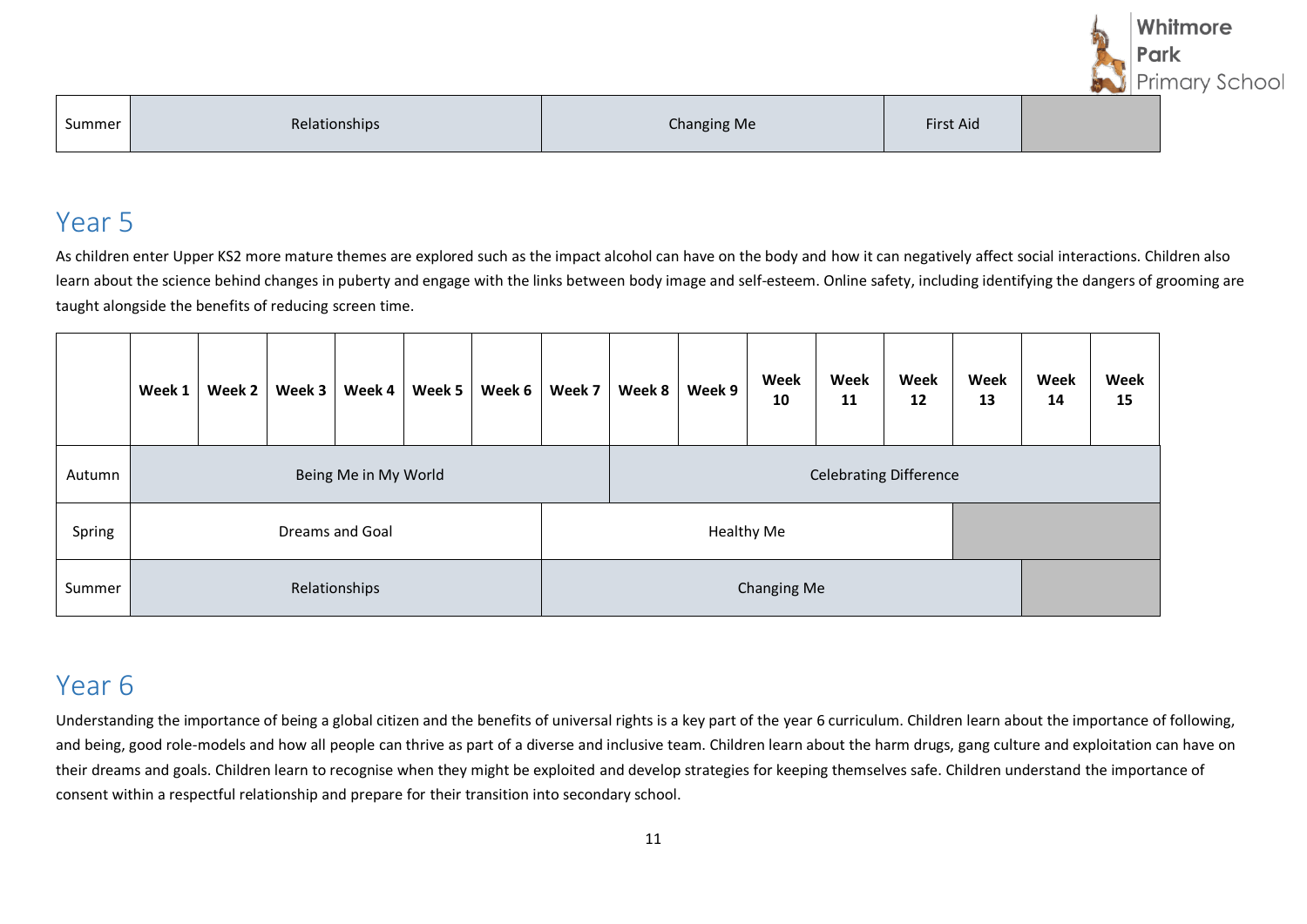

#### **Sex Education**

The school is committed to providing children will the knowledge and understanding of Sex Education. Sex Education is non-statutory for Primary schools and is not considered to be part of Relationships and / or Health Education. It does form part of the school's overall PSHE provision.

The Department for Education recommends that all primary schools should have a Sex Education programme tailored to the age and the physical and emotional maturity of the pupils. Our Sex Education curriculum aims to help children understand issues relating to sex and reproduction. Our Sex Education curriculum builds on the learning about puberty in Relationships and Health Education with children learning:

-about the link between puberty and reproduction

-about reproduction in relationships and why two people might choose to have a sexual relationship

-how babies are created through sex

-the process of conception and pregnancy

Parents/carers do have the right to withdraw their child from these lessons, however the school is committed to working with parents/carers transparently in order to reassure them about the content and the way it is sensitively taught.

|        | Week 1               | Week 2 | Week 3 | Week 4 | Week 5 | Week 6 | Week 7 | Week 8                        | Week 9 | Week<br>10 | Week<br>11 | Week<br>12 | Week<br>13 | Week<br>14 | Week<br>15 |
|--------|----------------------|--------|--------|--------|--------|--------|--------|-------------------------------|--------|------------|------------|------------|------------|------------|------------|
| Autumn | Being Me in My World |        |        |        |        |        |        | <b>Celebrating Difference</b> |        |            |            |            |            |            |            |
| Spring | Dreams and Goal      |        |        |        |        |        |        | Healthy Me                    |        |            |            |            |            |            |            |
| Summer | Relationships        |        |        |        |        |        |        | Changing Me                   |        |            |            |            |            |            |            |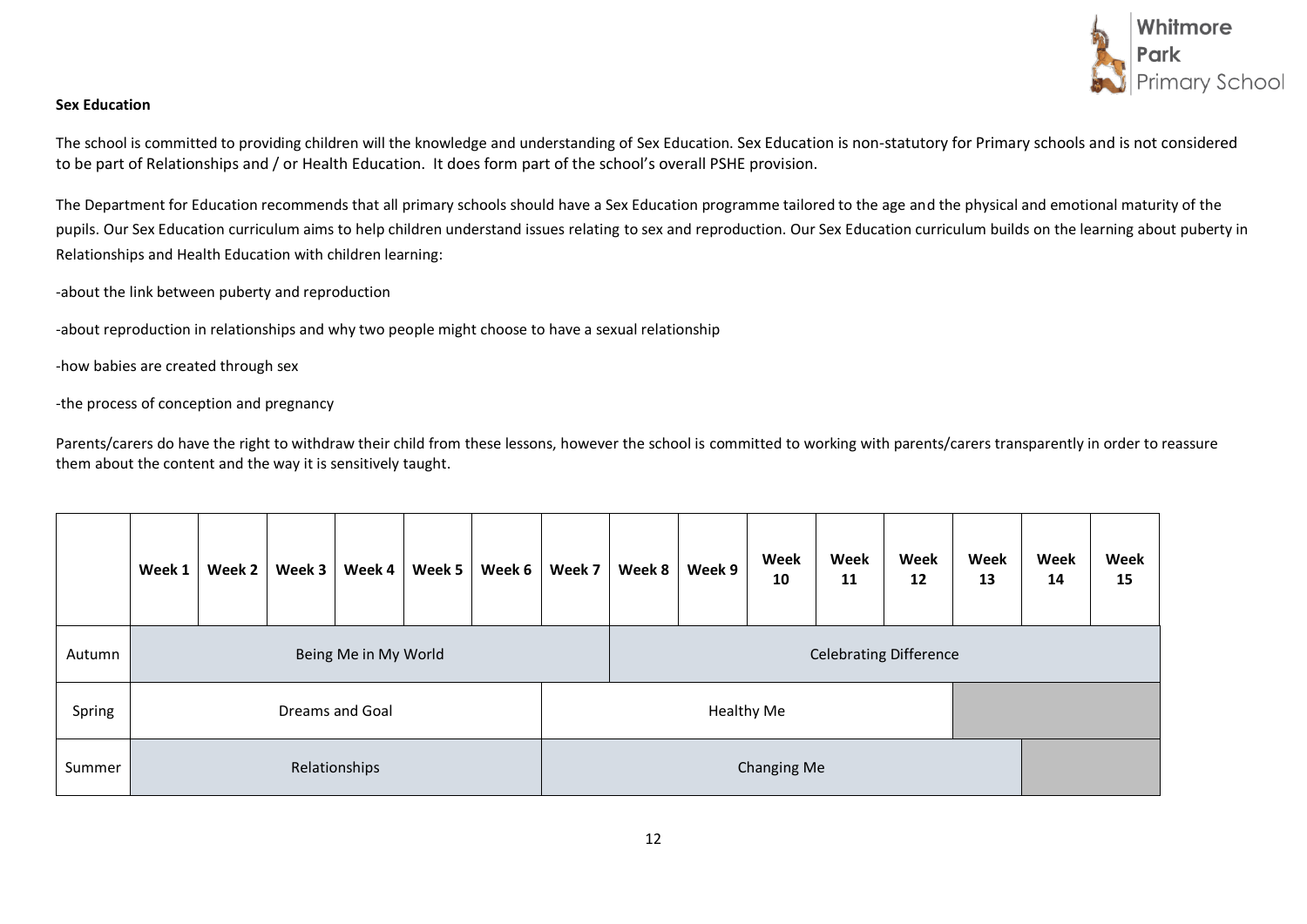

#### **Implementation**

At Whitmore Park, RHE is taught explicitly weekly throughout the year. Learning is lead in depersonalised lessons set in a culture of safety, understanding and support. Content is taught age-appropriately with high-quality resources which are age-appropriate. Children learn are taught to make good choices based on important facts and understanding share with them. Children engage with scenarios which accurately reflect the challenges people of their age may face and contribute, listen and reflect on how they would manage similar scenarios, should they need to. The curriculum also presents the children with animations, stories, diagrams, fact files and other engaging resources to ensure content is inclusive for all. The curriculum is designed to ensure children have the opportunities to learn about themselves and others impacting positively on their safety, wellbeing, aspirations and their social skills. Independent learning tasks, recorded in books, are a means to an end as the primary focus of the curriculum is the learning children take with them beyond the classroom.

The various teaching and learning activities are engaging and mindful of different learning styles and the need for differentiation and the Early Years (EYFS) planning is aligned to the National Early Years Framework (England).

Each lesson is built upon a Charter which underpins the behaviour and respect that is the basis for each lesson (one is provided within Jigsaw, but children and their teacher can write their own to ensure mutual respect and ownership).

The lessons then split into 6 parts, all of which are included in every session to ensure that the learning follows the optimum progression.

Connect us – This is a game or activity designed to be fun and inclusive and to build and maximise social skills. 'Connect us' engenders positive relationships and enhances collaborative learning. It sets the atmosphere at the beginning of each lesson and can be used again at the end should the teacher feel the atmosphere needs to be lifted after some deep work during the lesson.

Calm me – This section of the lesson helps children gain awareness of the activity in their minds, relaxing them and quietening their thoughts and emotions to a place of optimum learning capacity. This will also engender a peaceful atmosphere within the classroom. It is an invaluable life skill which also enhances reflection and spiritual development. This underpins the mindful approach advocated in Jigsaw

Open my mind – The Reticular Activating System of the brain filters the many stimuli entering the child's mind at any given time. It is designed only to allow in that which is significant. Therefore, it is important to engage this system with the most important aspects of learning intended for each lesson. This introduces the children to the main focus of their lesson.

Tell me or show me – This section of the lesson is used to introduce new information, concepts and skills, using a range of teaching approaches and activities.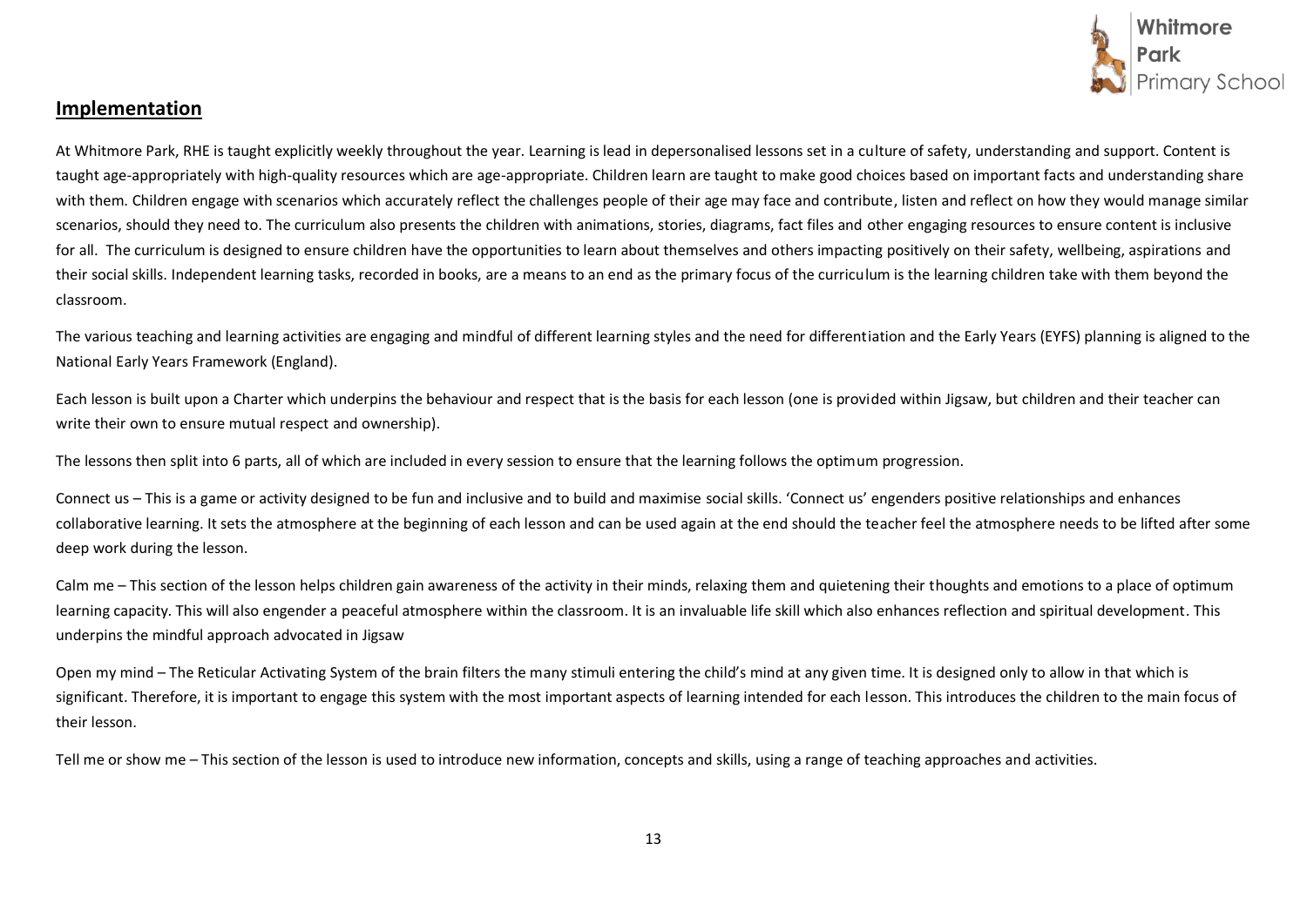

Let me learn – Following Piaget's learning model, after receiving new information/concepts, children need to manipulate, use, and play with that new information in order for it to make sense to them and for them to 'accommodate' it into their existing learning. Children will complete activities in this part of the lesson to enable them to 'accommodate' their learning.

Help me reflect - Children are encouraged to reflect on their learning experiences and their progress. By reflecting, children can process and evaluate what they have learnt, which enables them to consolidate and apply their learning. They are also asked to stop and become aware of their thoughts and feelings a number of times throughout the lesson to support their ability to reflect- these are called pause points.

Closure – Each Piece needs safe closure. This will always include the teacher praising the children for their effort, positive attitude and achievement, as well as giving one or two sentences to summarise the key learning points for the children.

Children at Whitmore Park are highly encouraged to join the school's Junior Leadership Team. The team have multi responsibilities including leading visitors around the school, setting up the hall for whole school assemblies as well as monitoring corridors, caring for the school environment and returning lost items to others. Sports and play leaders also take responsibility for organising and managing fun playtime activities and liaise maturely with adults to discuss the leadership of their peers.

We believe that focusing on developing a 'Growth Mindset' in our children will help them to build resilience, independence and confidence; embrace challenge; foster a love of learning; and increase their level of happiness. We do this through the language we use in class, praising children for their efforts, and using language to encourage children to change their way of thinking. This supports our school values, and we focus on having a Growth Mind-set in all aspects of school life.

We also believe it is crucial to teach children to develop life-long learning skills and, therefore, incorporate meta-cognitive skills development implicitly within the curriculum. Staff training enables teachers to build an understanding of meta-cognition for our children to enable them to maximise their learning potential academically, personally, socially and spiritually.

#### **Impact**

The impact of our RHE curriculum will be manifest in the actions of our children both when they attend Whitmore Park and when they leave for the next stage of their education. Children's books will show they have engaged well with the subject and that children are reflective individuals with a secure understanding of how to foster a healthy body and mind, how to keep themselves and others safe, and how to culture positive relationships within the diverse community within which they live.

By the time our children leave our school they will:

• be able to approach a range of real life situations and apply their skills and attributes to help navigate themselves through modern life